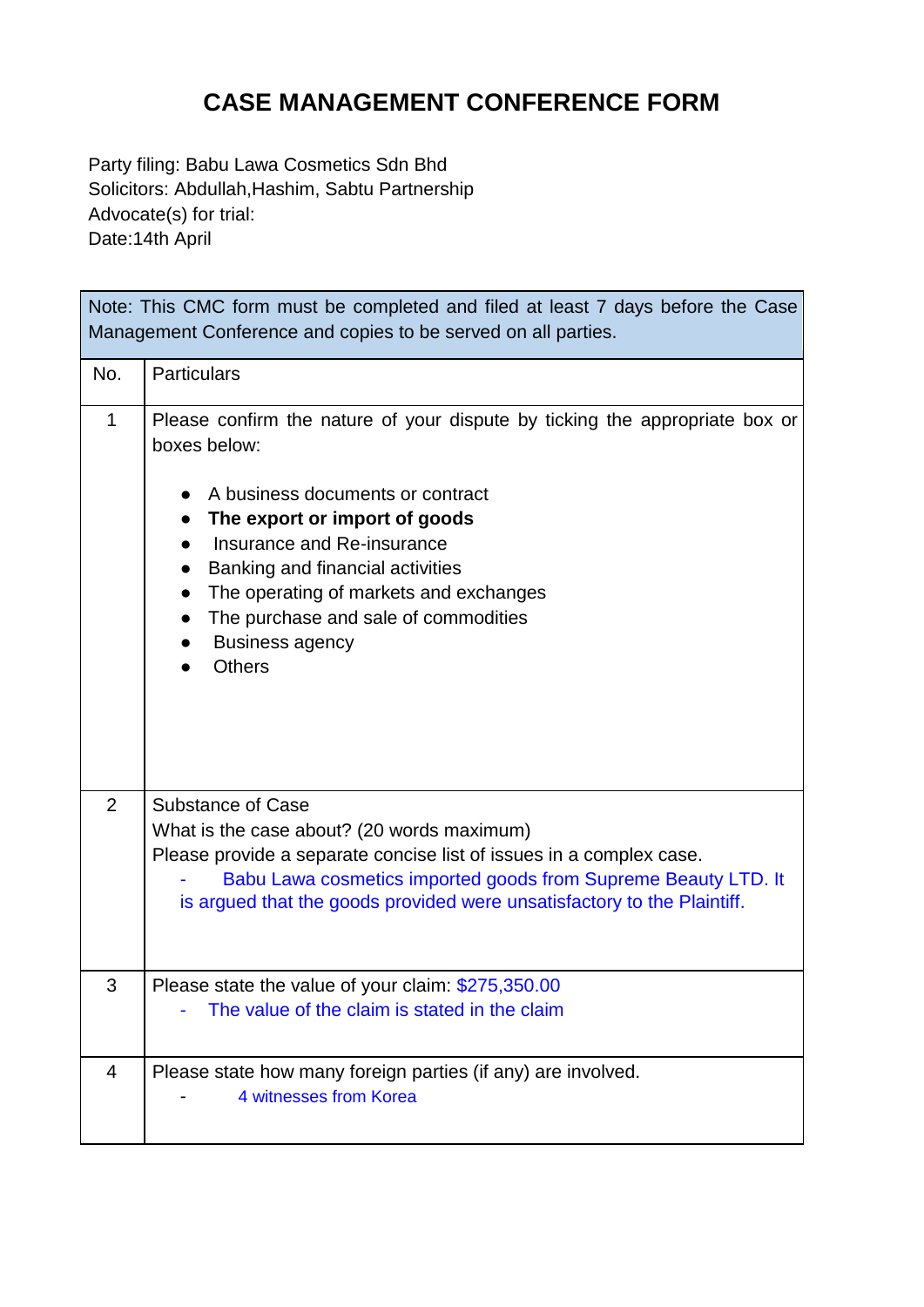5 Has a Summons for Direction been filed and heard in this matter? If standard disclosure is not agreed and you consider that a different ambit of disclosure is appropriate, please specify.

| 6              | In relation to the Summons For Directions, do you intend to contend with any<br>of the standard disclosure or any other items which falls part of the<br>application? SFD - filed on 7th April 2018, hearing fixed on 21st April.<br>Standard disclosure applies. |
|----------------|-------------------------------------------------------------------------------------------------------------------------------------------------------------------------------------------------------------------------------------------------------------------|
| $\overline{7}$ | Is specific disclosure required on any issue? If so, please specify.                                                                                                                                                                                              |
|                | <b>No</b>                                                                                                                                                                                                                                                         |
| 8              | By what dates can you comply with the Order for Directions or any specific<br>order for disclosure?                                                                                                                                                               |
|                | 5th July 2018                                                                                                                                                                                                                                                     |
| 9              | May the time periods for inspection under the Order for Directions require<br>adjustment, and if so by how much?                                                                                                                                                  |
|                | <b>No</b>                                                                                                                                                                                                                                                         |
| 10             | Are amendment to or is information about any statement of case required? If<br>yes, please give brief details of what is required?                                                                                                                                |
|                | No                                                                                                                                                                                                                                                                |
| 11             | Can you make any additional admissions? If yes, please give brief details of<br>the additional admissions.                                                                                                                                                        |
|                | <b>No</b>                                                                                                                                                                                                                                                         |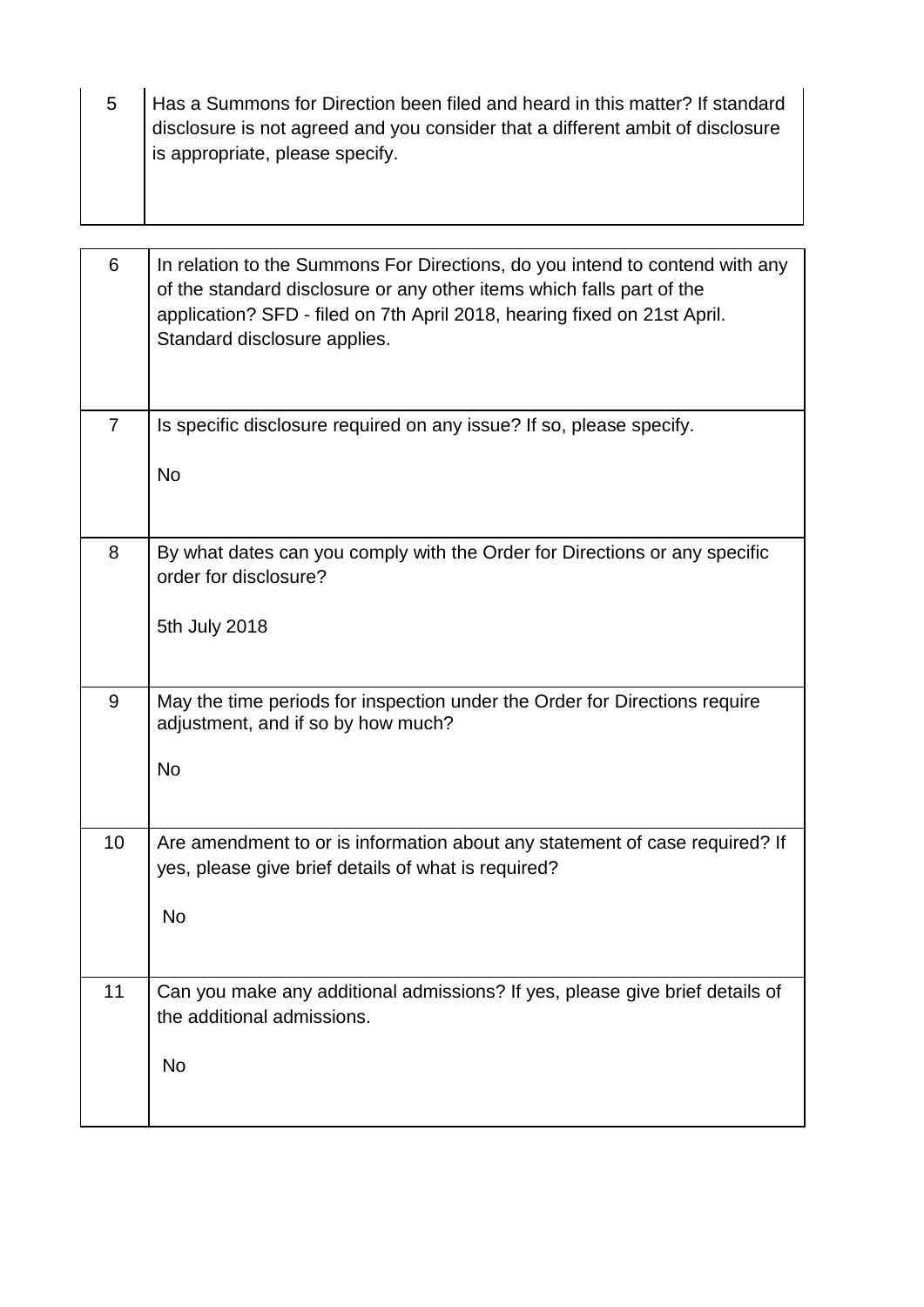| 12 | Are any of the issues in the case suitable for trial as preliminary issues?                                                                                                                                                                                                                                                                                                                                                                                                                                                                                                                                                                                       |
|----|-------------------------------------------------------------------------------------------------------------------------------------------------------------------------------------------------------------------------------------------------------------------------------------------------------------------------------------------------------------------------------------------------------------------------------------------------------------------------------------------------------------------------------------------------------------------------------------------------------------------------------------------------------------------|
|    | Narrow down issue as to the delivery of goods                                                                                                                                                                                                                                                                                                                                                                                                                                                                                                                                                                                                                     |
|    |                                                                                                                                                                                                                                                                                                                                                                                                                                                                                                                                                                                                                                                                   |
| 13 | (a) On the evidence of how many witnesses of fact do you intend to reply<br>at trial (subject to the directions of the Court)? Please give their names<br>or explain why this is not being done.<br><b>Plaintiff</b><br>PW1- Manager of Babu Lawa, Siti Hazirah<br>PW2 - Customer, Hjh Mazlinah<br>PW3 - Customer, Dayang Melur<br>PW4 - Dr. Wong<br>PW5 - Dr. Lim<br>Defendant<br>DW1- Owner of Supreme Beauty Ltd - Mr. Kim<br>DW2- Operations manager - Ms. Song<br>DW3- Admin clerk (invoice) - Mr. Park<br>DW4- Dr. Seo- Yeon<br>(b) By what date can you serve signed witness statements?<br>Plaintiff - 5th September 2018<br>Defendant - 6th October 2018 |
|    | (c) How many of these witnesses of fact do you intend to call to give oral<br>evidence at trial (subject to the directions of the Court)? Please give<br>their names, or explain why this is not being done.<br>Plaintiff - 1 (manager)<br>Defendant - 2 (doctor and owner)<br>(d) Will interpreters be required for any witnesses?<br>Yes, korean                                                                                                                                                                                                                                                                                                                |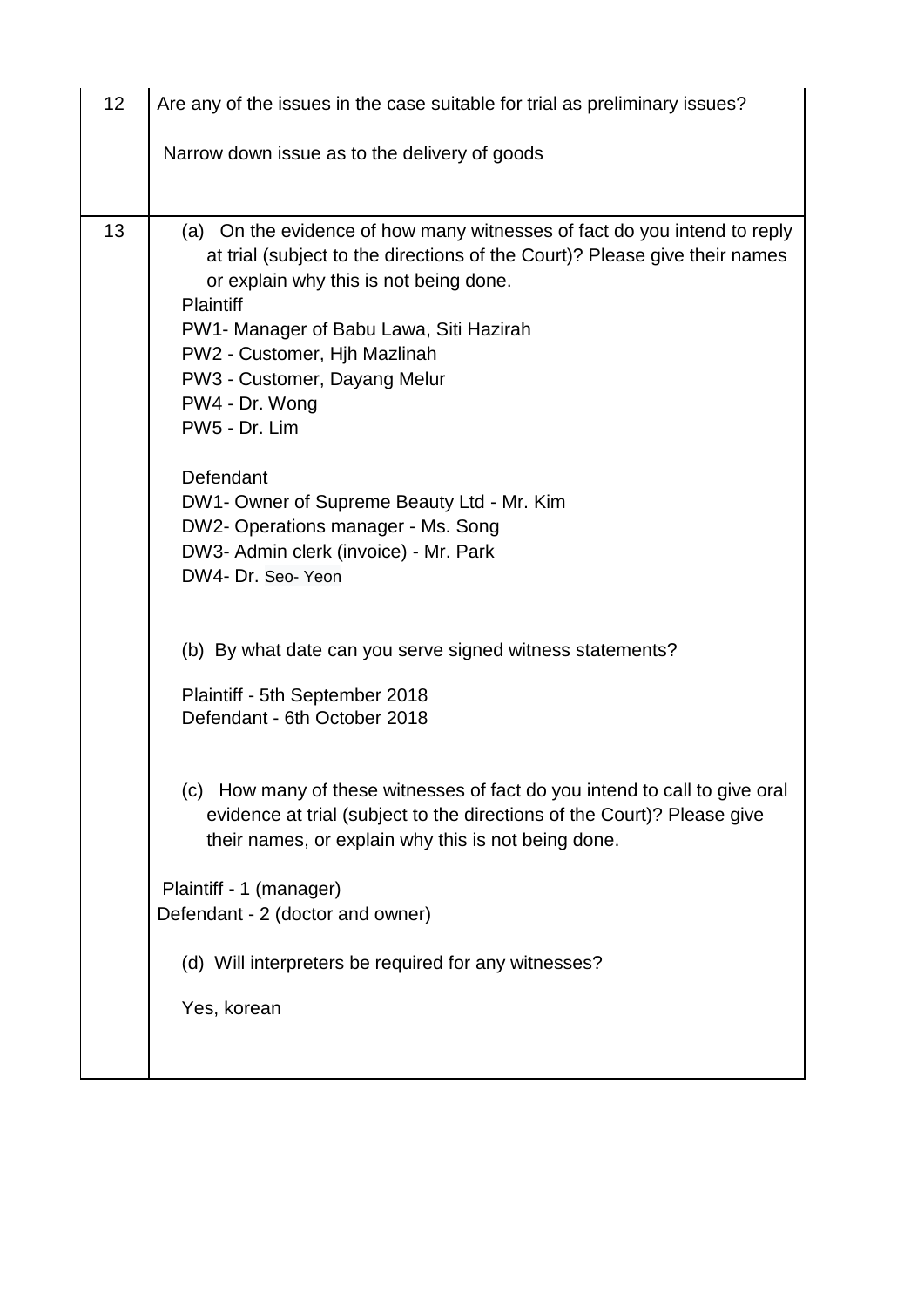|    | (e) Do you wish any witness to give oral evidence by video link? Please give<br>his or her name, or explain why this is not being done. Please state the<br>country and city from which the witness will be asked to give evidence by<br>video link.<br>Yes, defendant's witnesses<br>(f) Will there be any witness statements which are over 30 pages long? If<br>so, this will need to be justified by way of a letter.<br><b>No</b> |
|----|----------------------------------------------------------------------------------------------------------------------------------------------------------------------------------------------------------------------------------------------------------------------------------------------------------------------------------------------------------------------------------------------------------------------------------------|
|    |                                                                                                                                                                                                                                                                                                                                                                                                                                        |
| 14 | On what issue may expert evidence be required?<br>(a)<br><b>Lab Result</b><br>Doctor's Report                                                                                                                                                                                                                                                                                                                                          |
|    | (b) What is the proposed cost of the expert evidence?                                                                                                                                                                                                                                                                                                                                                                                  |
|    | Plaintiff \$15,000.00<br>Defendant \$7500.00                                                                                                                                                                                                                                                                                                                                                                                           |
|    | Is this case in which the use of single joint expert might be suitable?<br>(c)                                                                                                                                                                                                                                                                                                                                                         |
|    |                                                                                                                                                                                                                                                                                                                                                                                                                                        |
|    | On the evidence of how many expert witnesses do you intend to reply<br>(d)<br>at trial (subject to the directions of the Court)? Please give their names, or<br>explain why this is not being done. Please identify each expert's field of<br>expertise.                                                                                                                                                                               |
|    | 1                                                                                                                                                                                                                                                                                                                                                                                                                                      |
|    | By what date can you serve signed expert reports?<br>(e)                                                                                                                                                                                                                                                                                                                                                                               |
|    | Plaintiff - 5th September 2018<br>Defendant - 6th October 2018                                                                                                                                                                                                                                                                                                                                                                         |
|    | How many of these expert witnesses do you intend to call to give oral<br>(f)<br>evidence at trial (subject to the directions of the Court)? Please give their<br>names, or explain why this is not being done.                                                                                                                                                                                                                         |
|    | 1 (Dr. Seo-Yeon                                                                                                                                                                                                                                                                                                                                                                                                                        |
|    | Will interpreters be required for any expert witness?<br>(g)                                                                                                                                                                                                                                                                                                                                                                           |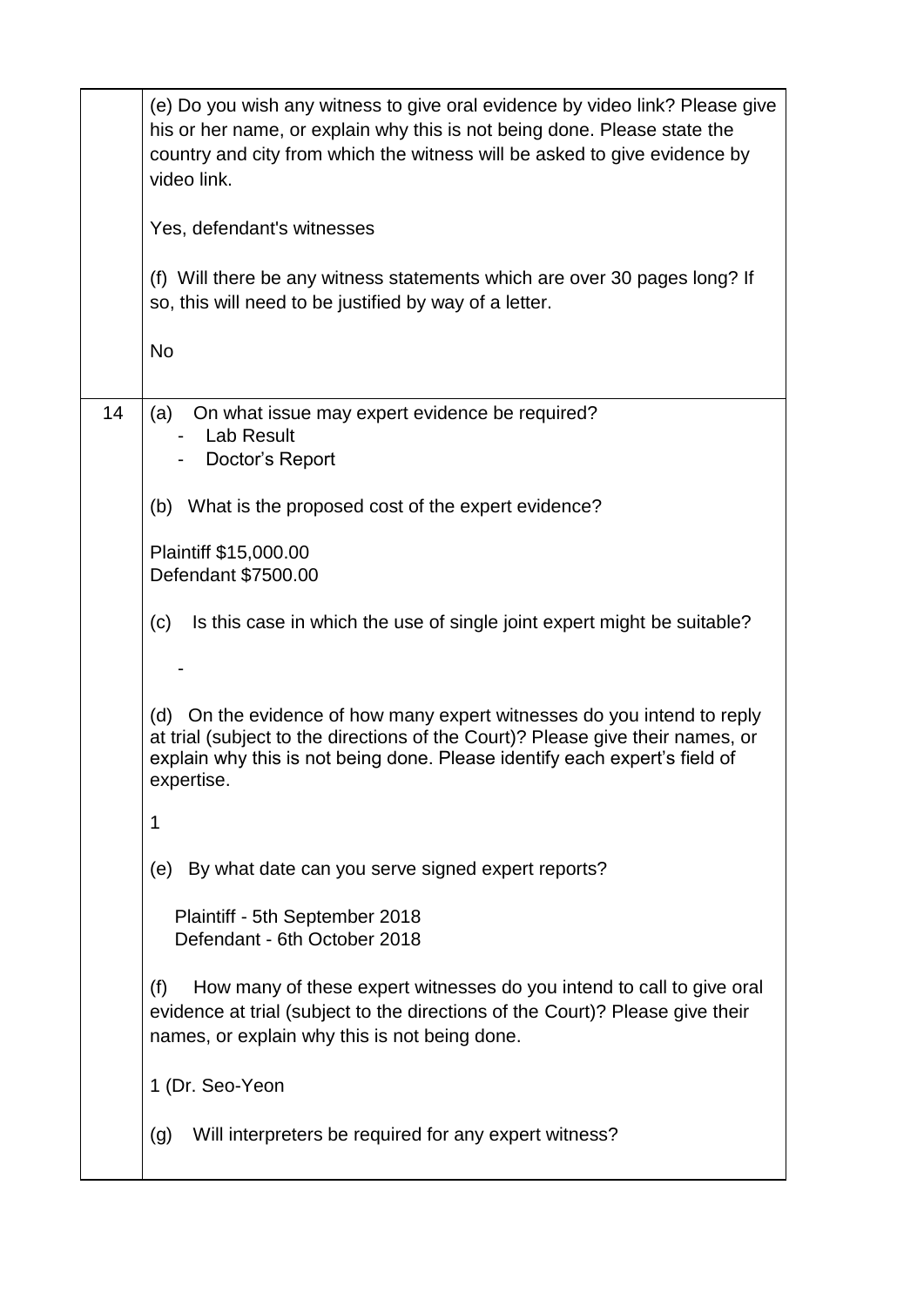|    | Yes, Korean                                                                                                                                                                                                                                                 |
|----|-------------------------------------------------------------------------------------------------------------------------------------------------------------------------------------------------------------------------------------------------------------|
|    | (h) Do you wish any expert witness to give oral evidence by video link?<br>Please give his or her name, or explain why this is not being done. Please<br>state the country and city from which the witness will be asked to give<br>evidence by video link. |
|    | Dr Seo-Yeon, Seoul, Korea.                                                                                                                                                                                                                                  |
|    |                                                                                                                                                                                                                                                             |
|    |                                                                                                                                                                                                                                                             |
|    |                                                                                                                                                                                                                                                             |
|    |                                                                                                                                                                                                                                                             |
|    |                                                                                                                                                                                                                                                             |
|    |                                                                                                                                                                                                                                                             |
| 15 | What are the advocates' present provisional estimates of (i) the minimum<br>and maximum lengths of the trial (ii) the pre-reading time likely to be<br>required for the judge?                                                                              |
|    | Max 5 days - Min 4 days<br>Pre-reading - 4 days                                                                                                                                                                                                             |
| 16 | What is the earliest date by which you believe you can be ready for trial?                                                                                                                                                                                  |
|    | 10th December 2018                                                                                                                                                                                                                                          |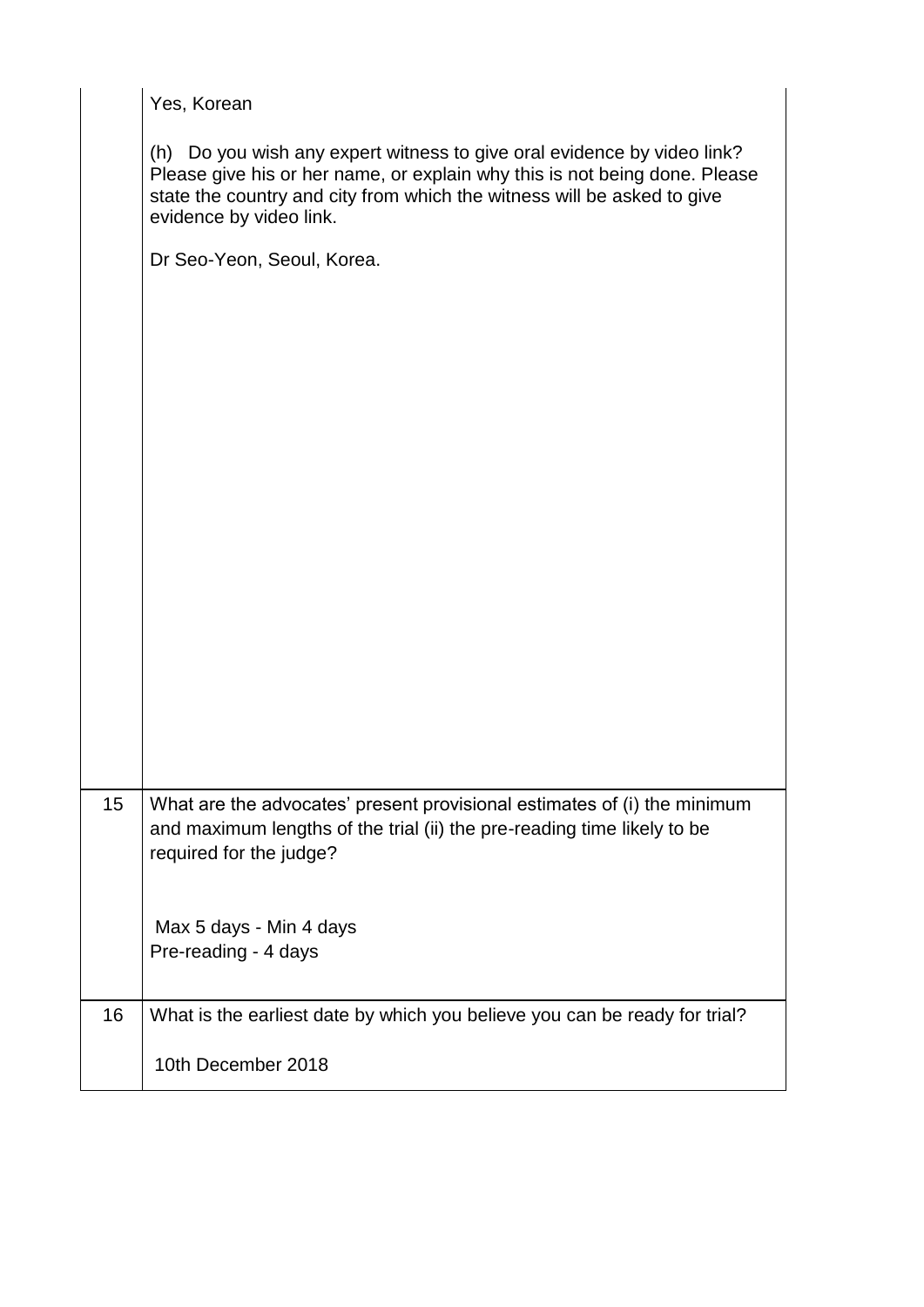| 17 | Is mediation an option for parties to resolve their dispute or particular<br>(a)<br>issues with the need for a trial or a full trial?<br><b>No</b><br>Has the question at (a) been considered between the client and legal<br>(b)<br>representatives?<br>Yes<br>Has the question at (a) been explored with the other parties in the<br>(c)<br>case?<br>Yes<br>Do you request for the case to be adjourned while the parties try to<br>(d)<br>settle the case by mediation or other means?<br><b>No</b><br>Are any other special directions needed to allow for mediation?<br>(e)<br><b>No</b> |
|----|-----------------------------------------------------------------------------------------------------------------------------------------------------------------------------------------------------------------------------------------------------------------------------------------------------------------------------------------------------------------------------------------------------------------------------------------------------------------------------------------------------------------------------------------------------------------------------------------------|
|    |                                                                                                                                                                                                                                                                                                                                                                                                                                                                                                                                                                                               |
| 18 | What other applications will you wish to make at the Case Management<br>Conference?<br>Security for costs from Defendant - \$50,000.00                                                                                                                                                                                                                                                                                                                                                                                                                                                        |
| 19 | Does provision need to be made before trial for any application or<br>procedural step not otherwise dealt with above? If yes, please specify the<br>application or procedural step.<br><b>No</b>                                                                                                                                                                                                                                                                                                                                                                                              |
| 20 | Are there, or are there likely in due course to be, any related proceedings<br>(e.g. a counterclaim or third party proceedings)? Please give brief details.<br><b>No</b>                                                                                                                                                                                                                                                                                                                                                                                                                      |